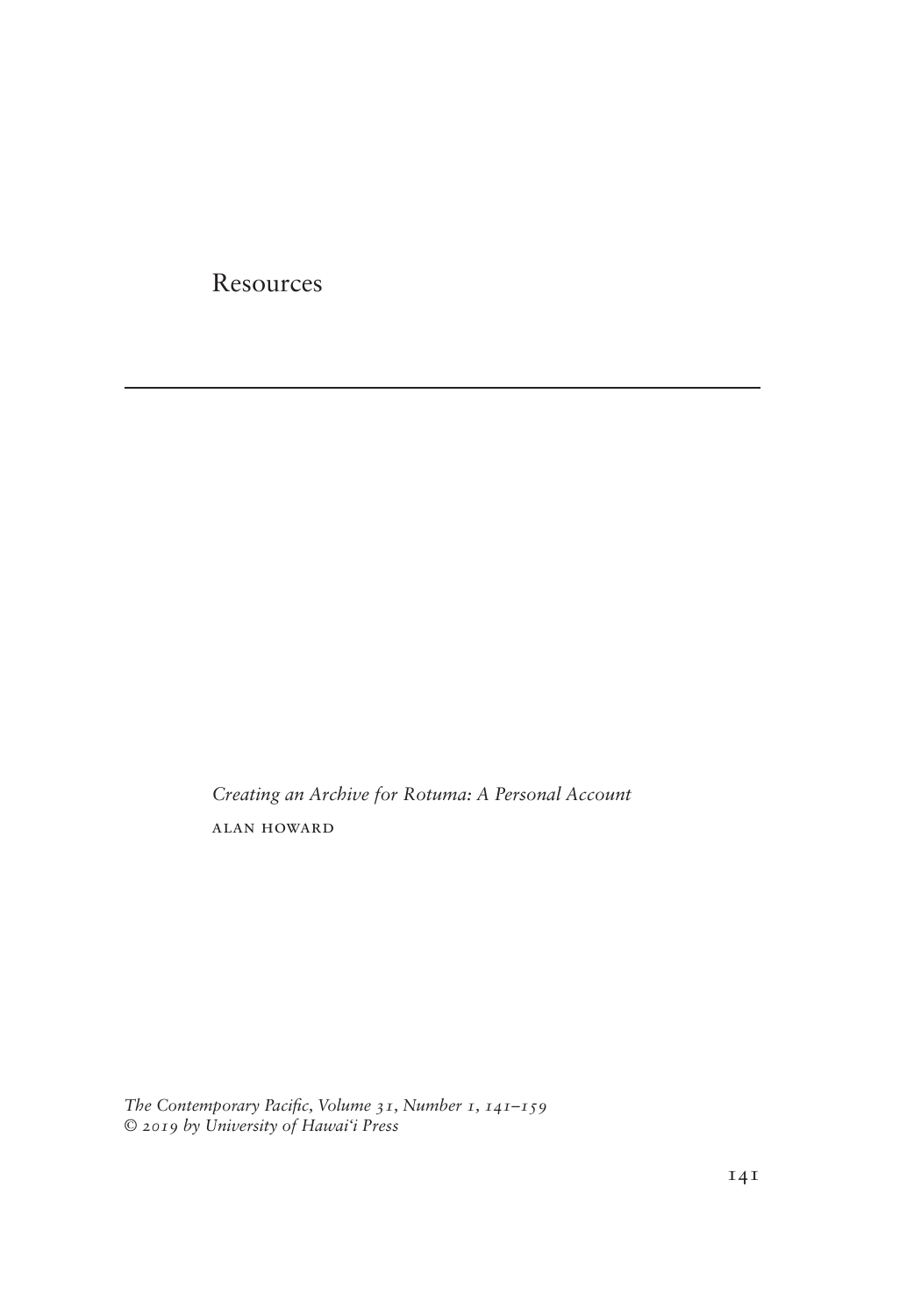# *Creating an Archive for Rotuma: A Personal Account*

## *Alan Howard*

 $\rm\,R$ esearchers who have compiled firsthand information from field studies among various populations are under increasing pressure to archive field notes collected in conjunction with their research. This is especially the case for those of us who did research during colonial times, prior to the changes wrought by globalization and the dispersal of so many once relatively stationary populations. Such field notes often contain precious and increasingly rare or unique accounts of traditional customs, social mores, language use, folklore, and other aspects of experience that have not yet made their way into publications. However, field notes by themselves, when isolated from other sources that have a bearing on the circumstances in which the notes were recorded, can be quite misleading insofar as they fail to provide sufficient context for in-depth ethnographic and historical understandings (see Mauthner, Parry, and Backett-Milburn 1998 for a discussion of the epistemological issues involved). When materials from other sources—from archives, museums, newspapers, magazines, published and unpublished missionary and explorer accounts, among others—are added, they can greatly enrich collections and make it much easier for members of studied communities as well as scholars to gain insights into social and cultural histories.

But the contexts of archives, particularly the motivations and aims behind collections, must also be considered, because they influence what are considered appropriate materials for archiving as well as the form archival collections take. For example, a good case has been made that governmental (or quasi-governmental) archives established during colonial times were shaped to conform to the colonial project (Stoler 2002). They were often intended as repositories of information of value to colo-

The Contemporary Pacific, Volume 31, Number 1, 142–159 *© 2019 by University of Hawai'i Press*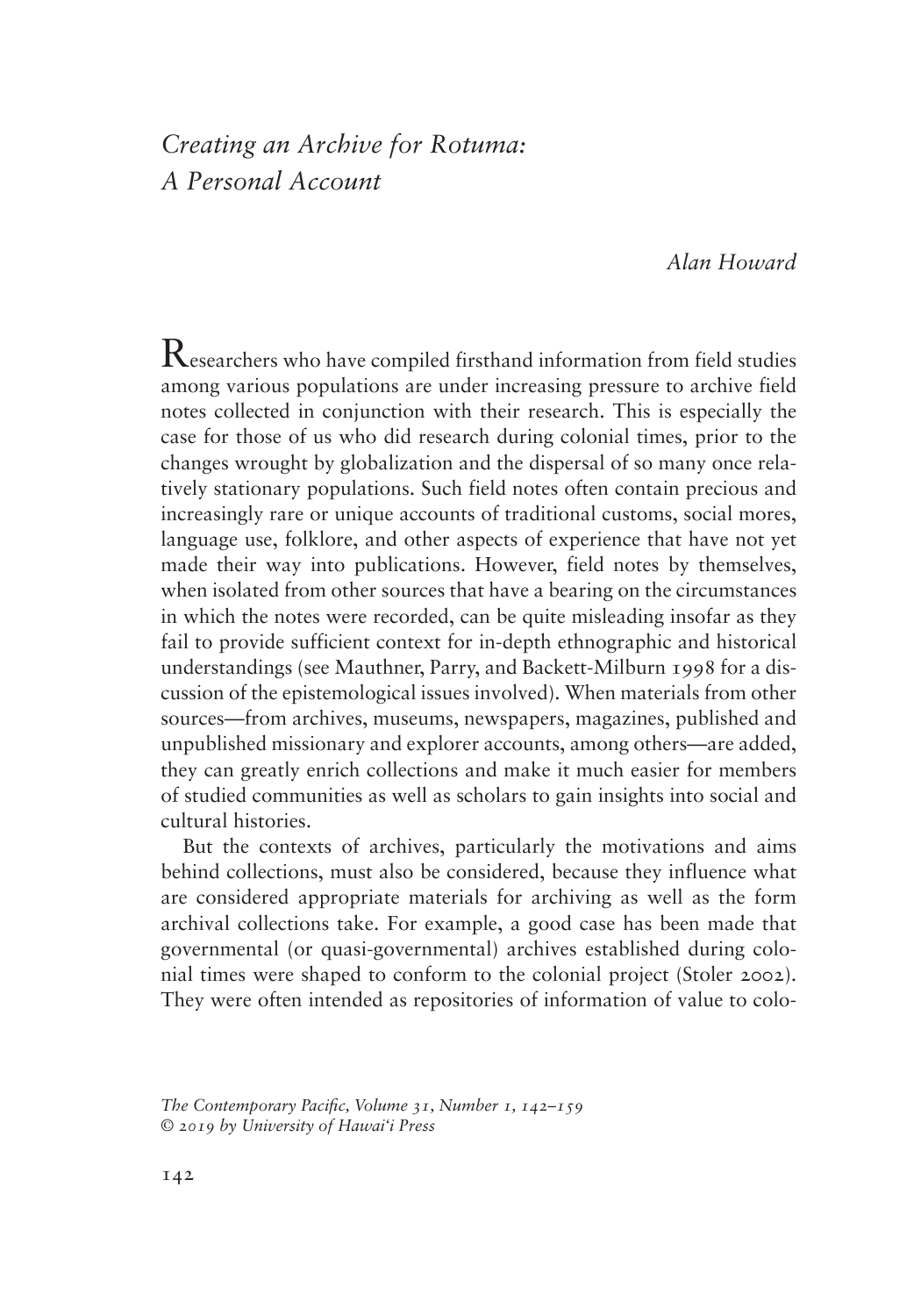nial administrators for the purpose of guiding decisions regarding governance. Materials for archiving were selected accordingly.

University archives, in contrast, have long been justified on the basis of knowledge preservation and have primarily involved the collection of physical documents of various kinds in support of scholarly projects. In recent decades, there has been a growing awareness of who does and does not appear in archives, of what is and is not preserved, and of the need to establish alternative archives (Flinn, Stevens, and Shepherd 2009). Meanwhile, universities have also established collections of field notes from ethnographers and others, which include unpublished information from particular Pacific societies. Some, like the Tuzin Archive for Melanesian Anthropology, focus the majority of their energy on unpublished ethnographic materials; others, like the University of Hawai'i–Mānoa (uhm) Pacific Collection, collect archival and manuscript collections as part of a larger mandate to collect all material, published and unpublished, related to the Pacific Islands region. The Pacific Manuscripts Bureau, headquartered at the Australian National University, has been duplicating archival and manuscript materials for the last five decades and distributing it to member libraries worldwide, initially as microfilm and now in digital form. In addition to specific institutions that house archival data from particular researchers or societies, the Anthropological Fieldwork Online database contains field-note collections from ethnographers who have done research in the Pacific Islands, such as Raymond Firth, A M Hocart, Charles and Brenda Seligman, Margaret Mead, and Reo Fortune. And, recently, a great deal of energy has been put into archiving—and issues around archiving—Pacific languages data and metadata. Notable examples include the Kaipuleohone Language Archive, the Pacific and Regional Archive for Digital Sources in Engaged Cultures (PARADESIC), the Pangloss Collection, and the uhm Pacific Collection's recent "Making Pacific Languages Discoverable" project (see Kleiber and others 2018). (The URLS for these and other websites mentioned in this essay are listed in table 1.)

As laudable as I consider the goal of preserving knowledge regarding Rotuman culture and history for access by outsiders, that is a secondary concern for me. My primary goal is to make readily available documents, both published and unpublished, to the Rotuman people with whom I have done research for nearly sixty years. What has made this possible is the presence of the Internet and the ease with which documents can be digitized. Whereas consulting archived physical documents requires traveling to the site where they are housed, digitized documents can be accessed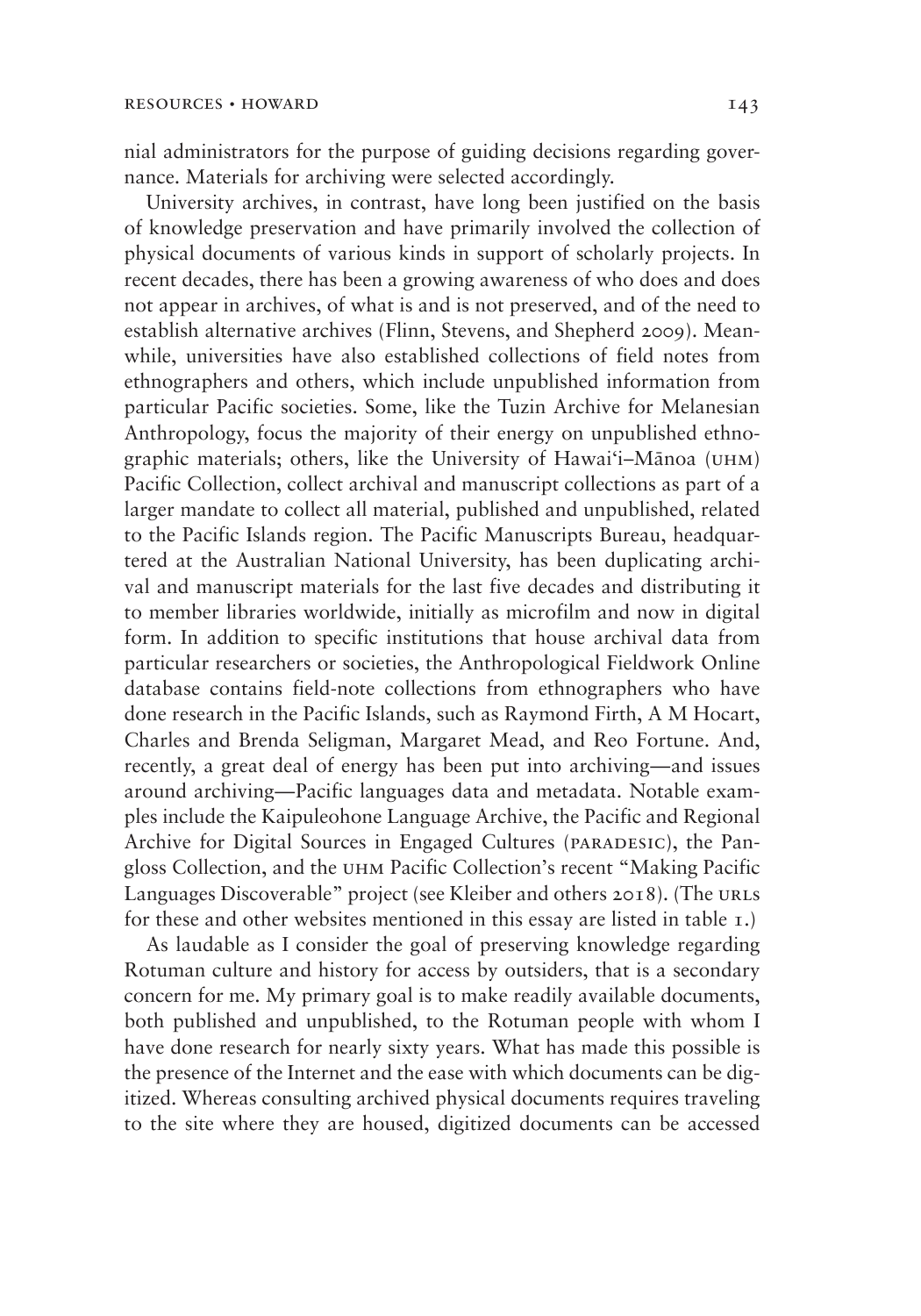| Website                                                                                                   | Host                                                                             | URL                                                                                                                                |
|-----------------------------------------------------------------------------------------------------------|----------------------------------------------------------------------------------|------------------------------------------------------------------------------------------------------------------------------------|
| Anthropological<br>Fieldwork<br>Online                                                                    | Alexander<br>Street                                                              | https://alexanderstreet.com/products/anthropological<br>-fieldwork-online                                                          |
| Kaipuleohone<br>Language<br>Archive                                                                       | <b>UHM</b><br>Department<br>of Linguistics                                       | http://ling.hawaii.edu/kaipuleohone-language-archive/                                                                              |
| Making Pacific<br>Languages<br>Discoverable                                                               | UHM Hamilton<br>Library                                                          | http://guides.library.manoa.hawaii.edu/pacific_language                                                                            |
| Pacific and<br>Regional<br>Archive for<br><b>Digital Sources</b><br>in Engaged<br>Cultures<br>(PARADISEC) | PARADISEC                                                                        | http://www.paradisec.org.au/                                                                                                       |
| Pacific<br>Collection                                                                                     | UHM Hamilton<br>Library                                                          | https://guides.library.manoa.hawaii.edu/c.php?g<br>$=4470188cp=3054399$                                                            |
| Pacific<br>Manuscripts<br>Bureau                                                                          | The Australian<br>National Uni-<br>versity College<br>of Asia and the<br>Pacific | http://asiapacific.anu.edu.au/pambu/                                                                                               |
| Pangloss<br>Collection                                                                                    | Langues et<br>Civilisations<br>à Tradition<br>Orale (LACITO)                     | http://lacito.vjf.cnrs.fr/pangloss/                                                                                                |
| Photograph<br>Collections                                                                                 | <b>Pitt Rivers</b><br>Museum                                                     | https://www.prm.ox.ac.uk/photographs                                                                                               |
| Rotuma<br>Archive                                                                                         | UHM Hamilton<br>Library                                                          | https://scholarspace.manoa.hawaii.edu/handle/<br>10125/58852                                                                       |
| Rotuma Website                                                                                            | Alan Howard                                                                      | http://www.rotuma.net                                                                                                              |
| ScholarSpace                                                                                              | UHM Hamilton<br>Library                                                          | https://scholarspace.manoa.hawaii.edu/                                                                                             |
| Tuzin Archive<br>for Melanesian<br>Anthropology                                                           | University of<br>California-<br>San Diego<br>Library                             | https://library.ucsd.edu/research-and-collections/<br>collections/special-collections-and-archives/collections/<br>melanesian.html |

## Table 1 Websites Mentioned in This Essay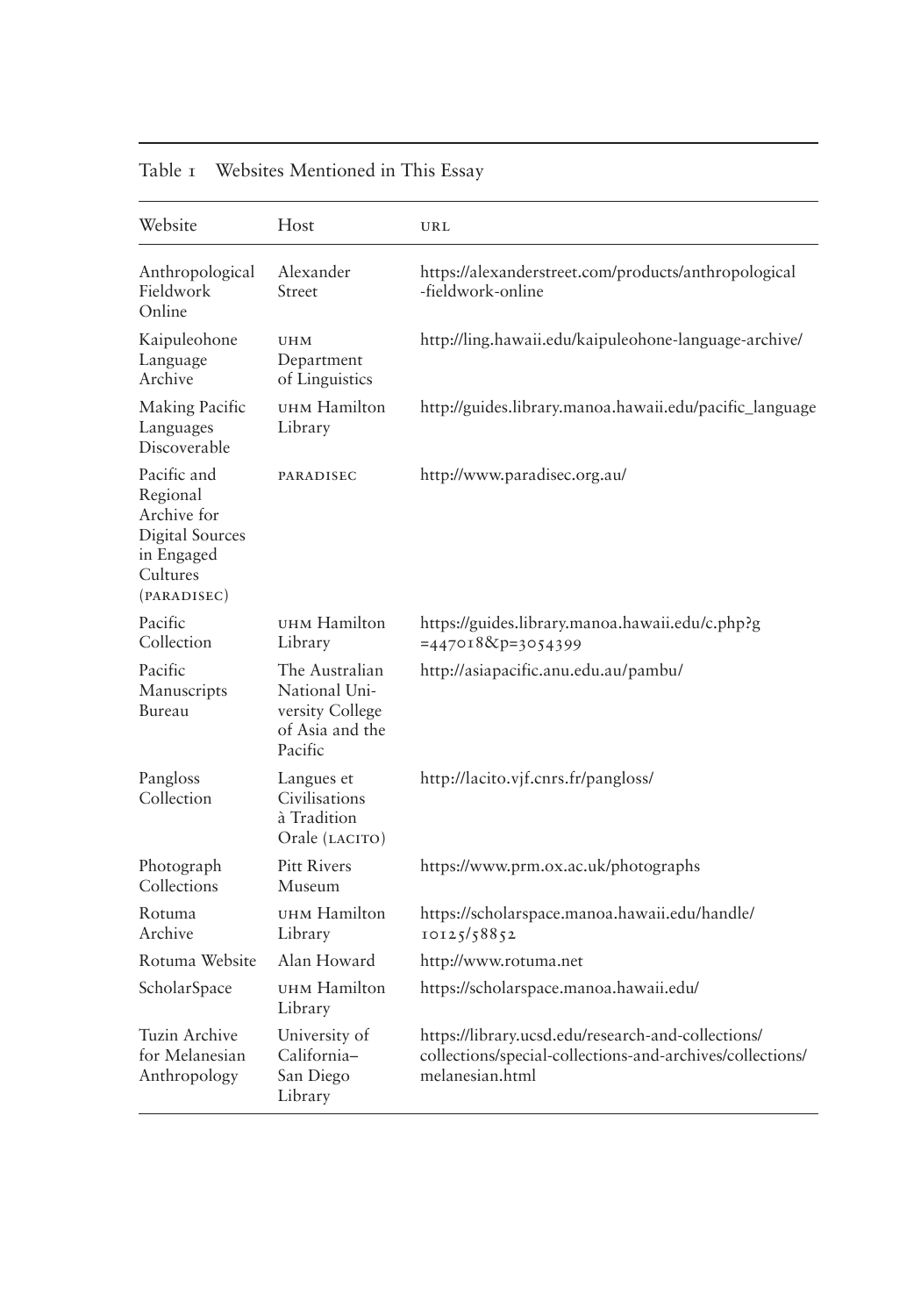from anywhere in the world via the Internet. (Regarding the impact of digital archival collections on historical research, see Sinn 2012; Sinn and Soares 2014.)

My hope is that access to a wide range of historical documents, including field notes, will encourage the current and future generations of Rotumans to reflect on their historical and cultural legacies in the interest of enriching their cultural identities, and will also make it possible for Rotuman scholars (among others) to construct their own historical accounts as part of an ongoing interpretation and reinterpretation of the nature of their cultural legacy. As a number of scholars have pointed out, archival data are not unambiguous facts but are subject to interpretation that depend on a variety of contextual considerations—the point being that the meanings derived from archival data are the result of selection and interpretation both by those who create archives and those who access the materials (see, eg, Atkinson 1992, Hammersley 1997). It is with this in mind that my wife, Jan Rensel, and I have done our utmost to provide as much contextual information as possible, both with regard to our field notes and relevant historical documentation. (Please note, however, that what can be considered "relevant" context is itself a matter of interpretation.)

It is in the spirit of such a "repatriation" project that I present here an account of Jan's and my experience in compiling field notes recorded in Rotuma and among Rotumans abroad and compulsively collecting materials related to Rotuma from every source we have been able to identify and access. Our reflections on the processes of collecting and organizing relevant materials have been foregrounded for us because we are in the process of creating a Rotuman archive in the library at the University of Hawai'i–Mānoa (uhm).

I first headed to Rotuma in 1959 to do dissertation research for a doctorate in anthropology. At the time, Rotuma was administered as part of the British Colony of Fiji, so getting to my destination required a stopover in Fiji. Unfortunately, the stopover dragged on for two months as a result of two unforeseen circumstances: An ill-fated, government-sponsored land commission had been hostilely rebuffed by the people of Rotuma, leading the colonial officials in Suva to rescind my permission to do research on the island. At the same time, a racially oriented colonial government required "whites" traveling on boats to do so in cabins. Overcoming the first problem required a period of negotiation with the colonial administration, including visiting the governor and gaining approval from the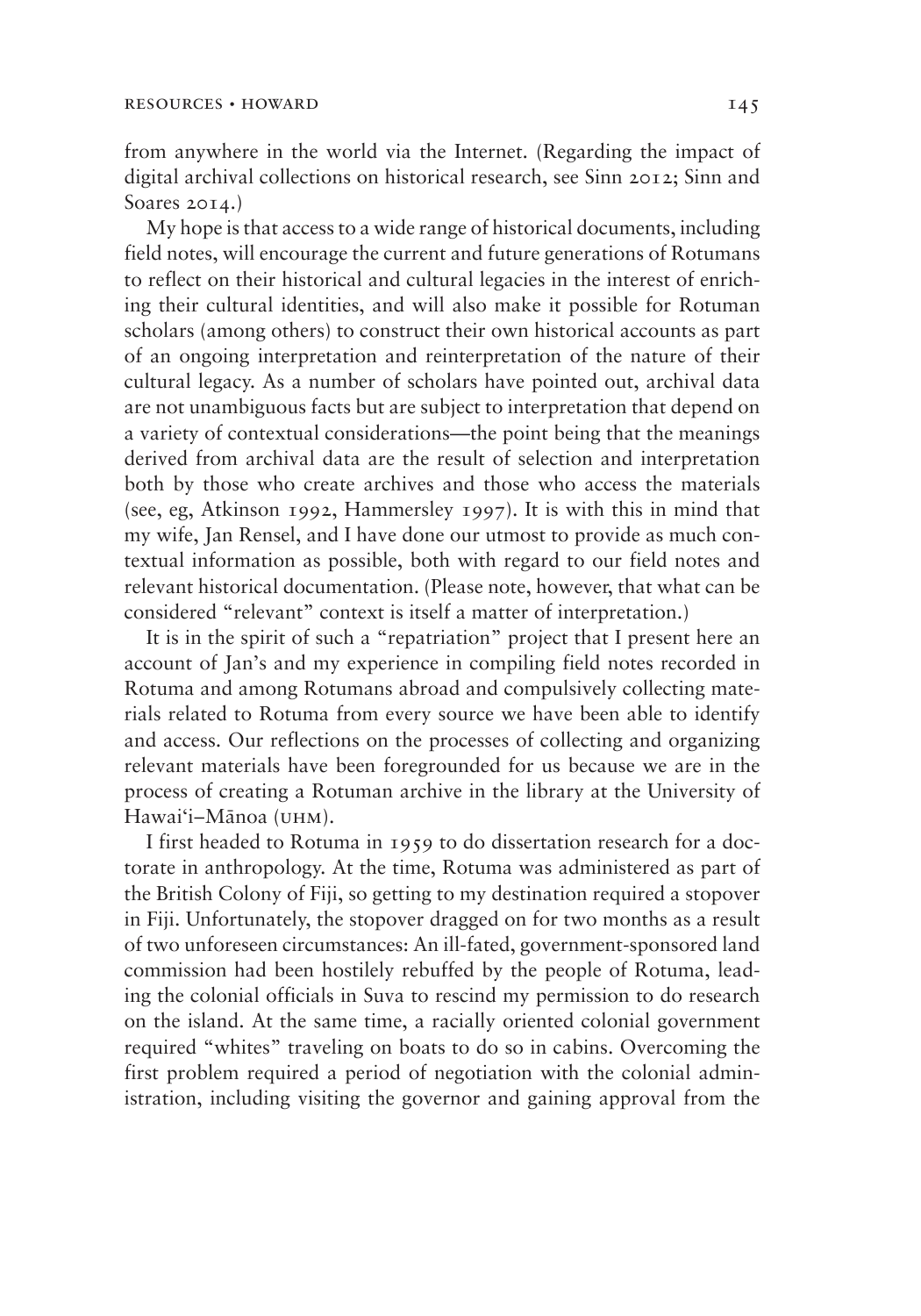Rotuma Council of Chiefs, which took a couple of weeks. Having received permission to go, my attempt to book passage to Rotuma on the next boat was unsuccessful. I was told that it would not be possible to do so because the few cabins aboard the boat had already been booked. I insisted that I would happily travel on deck, like most other passengers. "No," I was told emphatically, "Europeans are not allowed to travel on deck. It would set a bad example." As a result, I was not able to book passage for Rotuma until two months later.

This turned out to be a blessing in disguise, archivally speaking. I spent much of my spare time in Fiji searching out and acquiring documents concerning Rotuma. In the Central Archives of Fiji and the Western Pacific High Commission, I was assisted by the archivist, A I Diamond, who kindly provided me with duplicate copies of government reports having information about Rotuma. He also allowed me to read through record books containing documents such as minutes of the Rotuma Council of Chiefs and letters from district commissioners assigned to the island dating back to Rotuma's cession to Great Britain in 1881. There were no copy machines available at the time, so I copied passages of interest by hand in a notebook set aside for that purpose.

I was also blessed by the generosity of the Reverend Allan Tippett, who was posted at the Methodist Mission station at Davuilevu. He offered to have his secretary type passages from publications in their library that included information about Rotuman culture and history. The material they provided, especially the writings of early Methodist missionaries to Rotuma, was extraordinarily valuable for comprehending Rotuman history. Thus began a passion for acquiring archival and published materials about Rotuma that has persisted to the present day.

During the year I spent on Rotuma (December 1959–December 1960), I tried to collect data as systematically as possible. In addition to my field notes, which I typed up with compulsive regularity on my portable Hermes typewriter—I made it a rule not to let more than two days go by without typing my notes, which included observations, interviews, and theoretical speculations—I hired two young Rotumans, Amai Sakimi and Rejieli Mejieli, who conducted a complete census of the island under my supervision. This process included interviewing some seventy individuals regarding their life experiences, as well as some fifty mothers regarding their child-rearing strategies. And in exchange for my giving talks to the teachers on the island, I asked the teachers to fill out a questionnaire regarding their teaching strategies. Along with my field notes, the teacher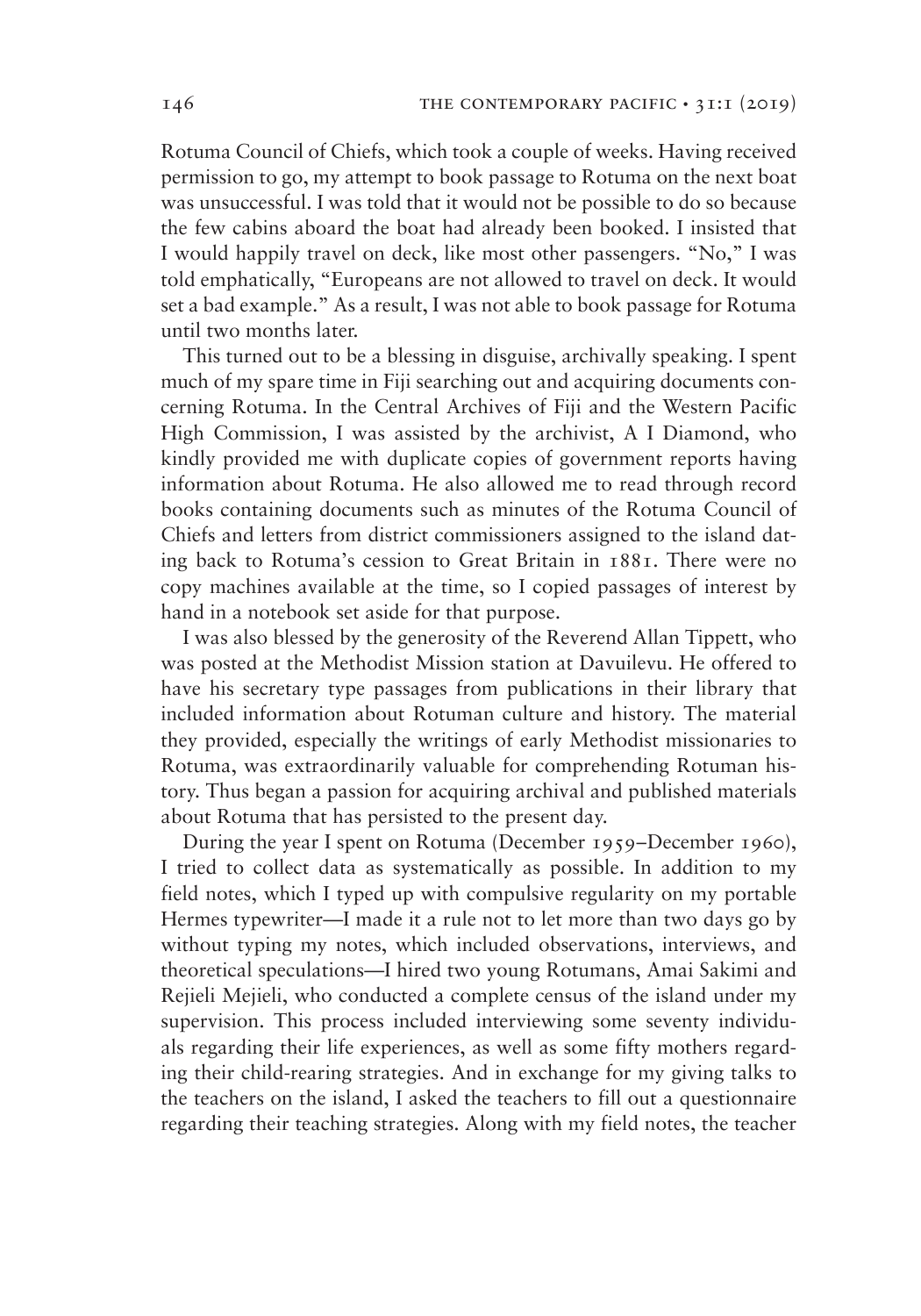questionnaires and demographic information obtained from the census (including birth, marital, and residential histories for virtually all of the adults on the island) formed the core of my initial field data from Rotuma. I also collected comparable demographic data and field notes during a subsequent six-month period of research in 1961 among Rotumans in five urban areas in Fiji: Suva, Levuka, Lautoka, Tavua, and the gold mine at Vatukoula.

I did not return to Rotuma until 1987, when I visited with my wife, Jan Rensel, who had recently completed a master's degree in anthropology. The visit was brief—only two weeks—but it was sufficient to inspire Jan to conduct her own PhD research on the island. Thus began a new cycle of collecting field data and archival materials from multiple sources. We spent three months on Rotuma in 1988 and returned for each of the next three years—for six months in 1989 when Jan received a Fulbright grant to support her research, for two months in 1990, and for a week in 1991. We went again for two weeks in 1994 as part of a three-month excursion during which we also visited Rotuman migrant communities in Fiji, Australia, and New Zealand. We have continued to visit Rotuma on a regular basis: in 1996 when we attended the 150th anniversary of the Catholic Mission on Rotuma; in 1998 when we also visited Rotuman communities in Australia and New Zealand; in 2001, 2003, and then in 2004, when we accompanied Vilsoni and Jeannette Hereniko to show their movie, *The Land Has Eyes* (which was filmed on Rotuma). In 2012, we spent two weeks working with teachers and students at Rotuma High School.

In addition to field notes and journal entries detailing our day-by-day experiences on each of these visits (among Rotumans abroad as well as on Rotuma), we organized and supervised an island-wide household census on Rotuma in 1989, which allowed us to make demographic comparisons with the data from 1960. In 1994, with the aid of the Reverend Jione Langi, we collected household data from families in New Zealand containing Rotuman members. These materials, acquired during periods of fieldwork spanning more than fifty years, constitute one major component of our archival project.

The second part of our project is to archive all of the additional materials we have acquired regarding Rotuma. During the years since renewing our research in 1987, we have visited museums and archives around the world, making copies of historical documents and photographs, with appropriate permissions. These institutions include the Bishop Museum in Honolulu;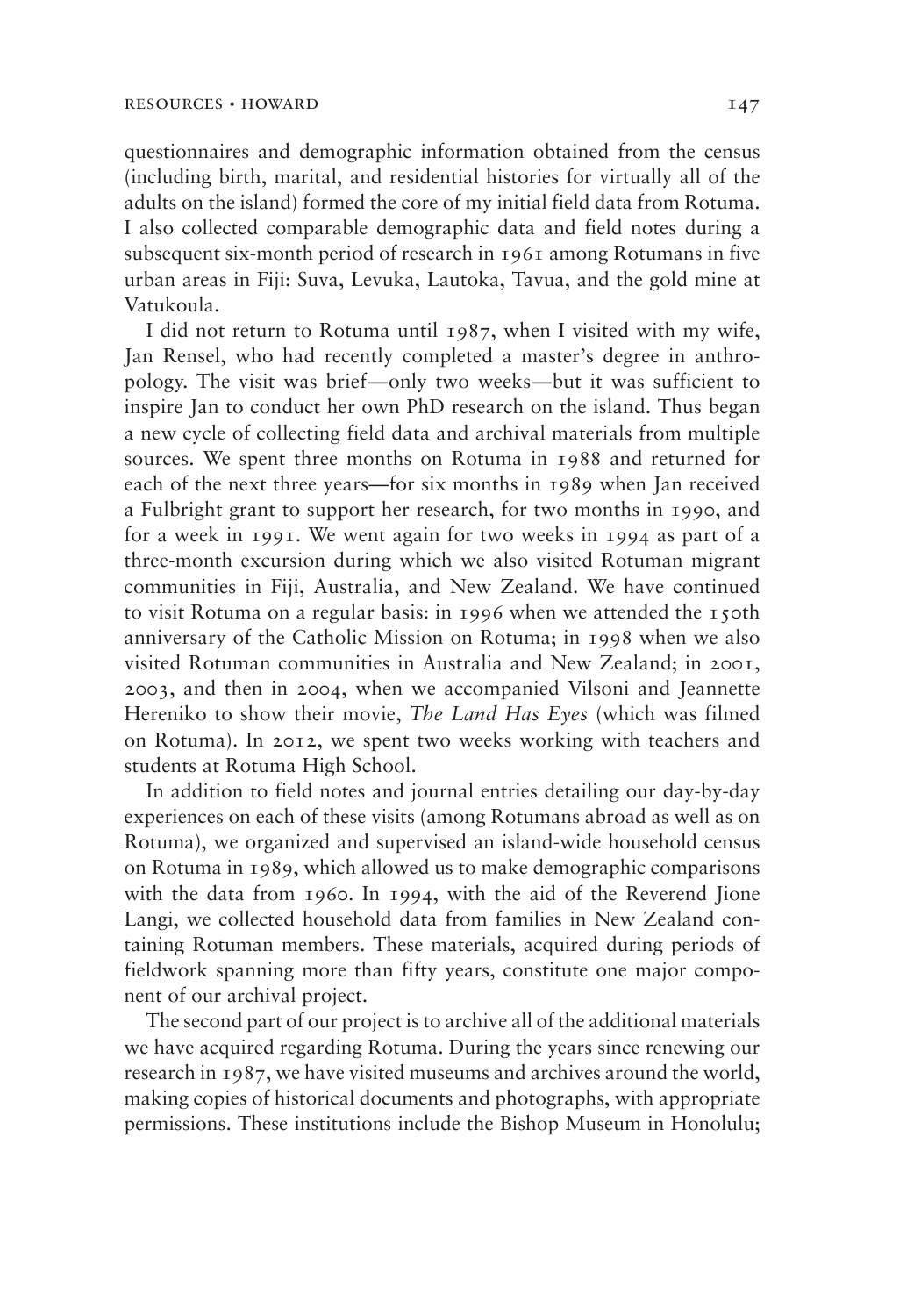Alexander Turnbull Library (the National Library of New Zealand) in Wellington, New Zealand; Mitchell Library in Sydney, Australia; British Museum in London and Pitt Rivers Museum in Oxford, England; Marist Archives in Rome, Italy; the Fiji Museum and the Fiji National Archives. With the permission of the district officer, we also typed up information from historically significant documents that were at the government station on Rotuma. These materials have supplemented our own fieldwork in publications regarding Rotuma since 1989. Although we have produced more than forty published book chapters or journal articles and a book, *Island Legacy: A History of the Rotuman People* (Howard and Rensel 2007), there remains much more that could be reflected on, responded to, or written about, drawing on the archival texts and information we have managed to collect. Many of the materials we have accumulated are available on the Rotuma Website, which I created in 1996 and continue to maintain.

## Collecting Documents

The Bishop Museum provided us with a copy of Gordon Macgregor's field notes from his 1932 field trip to Rotuma. Macgregor spent six months on the island and interviewed a number of Rotumans about a wide range of topics. Shortly before his death, he deposited his field notes at the museum. I was delighted to have the opportunity to consult his notes and was impressed with their coherence. It was apparent that he had organized them with an eye toward producing a standard-issue 1930s Bishop Museum monograph—one oriented toward determining Polynesia's history of settlement. The idea behind such publications was to record "cultural traits" that could be compared with other Oceanic societies so as to unravel prehistoric connections.

In exchange for copies of Macgregor's notes, I entered into an agreement with Bishop Museum to edit and publish the notes with the object of rendering them accessible to Rotumans and interested scholars. Bishop Museum was to have right of first refusal when they were ready for publication. However, I later decided to publish the notes, along with my notations, on the Rotuma Website, where they would be freely accessible to Rotumans. Bishop Museum agreed to the arrangement, provided appropriate credits and guidelines for citation were posted. My task was made easier by the fact that Hans Schmidt, a linguist who has worked on Rotuman language, had digitized Macgregor's notes and readily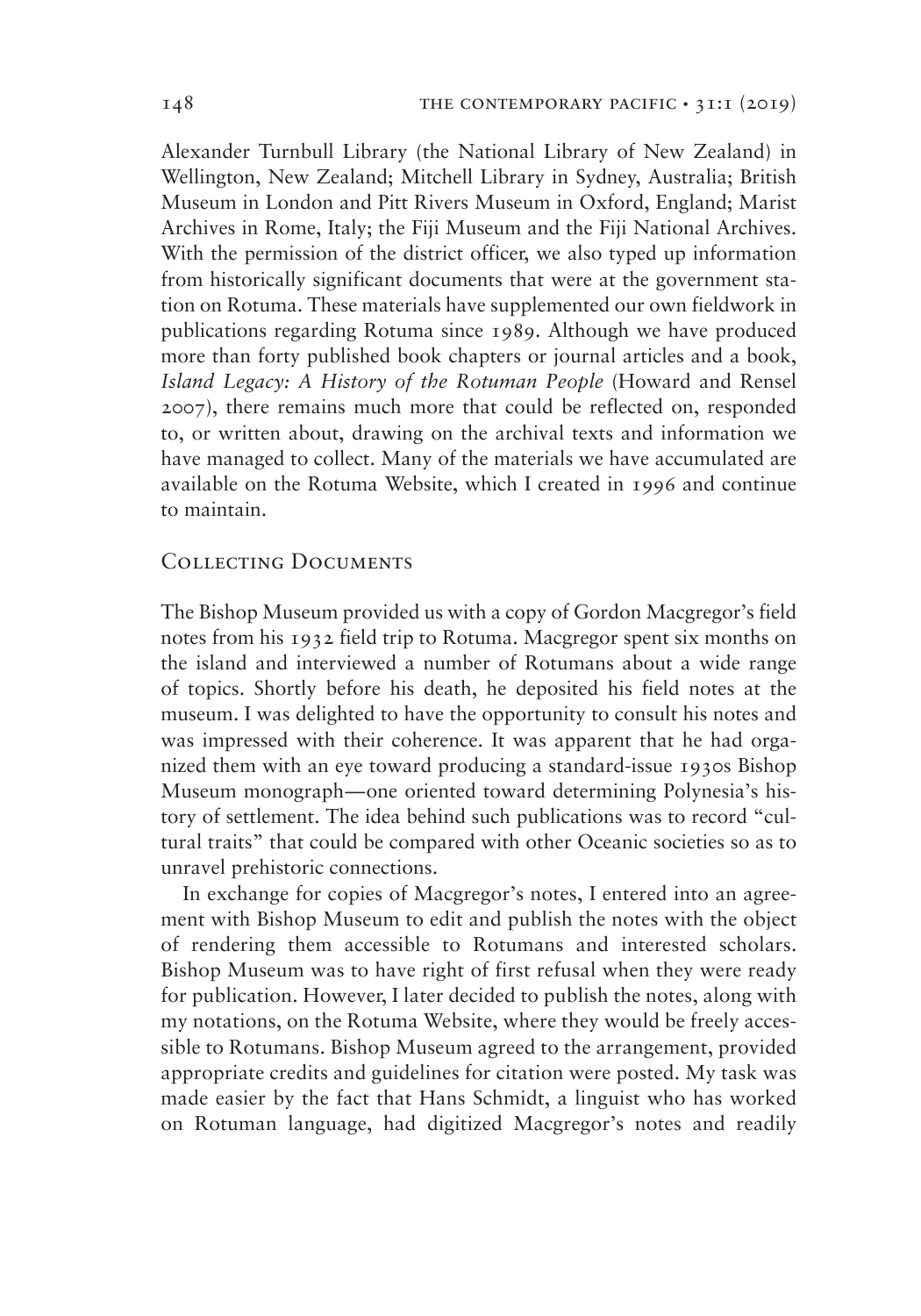provided those files for uploading to the website. (For a discussion of the practical and ethical issues associated with this project, see Howard  $2002, 31-36.$ 

Another windfall came from the Turnbull Library in the form of photocopies of A M Hocart's field notes from a six-week visit to Rotuma in 1913—copies of which the library had been kind enough to send me at the cost of their reproduction. The notes were handwritten, but once we shared them with Hans he was motivated to type them out (his knowledge of the Rotuman language was a considerable boon in this regard, since Hocart recorded a significant portion of his notes in his version of Rotuman orthography). Hocart was an extraordinary field worker; his notes amounted to over 800 pages of handwritten notes (454 typed pages), covering a wide range of topics in addition to extensive genealogies and data concerning physical measurements of a number of Rotuman men and women—taken again in the context of anthropological interests of the time. Hocart's notes are not included on the Rotuma Website, but digital and printed copies of the typed notes will be deposited in the Rotuman archive at the uhm library. We will also provide the Turnbull with a digital version of Hans's transcription.

Neither Macgregor nor Hocart published anything about Rotuma other than a handful of short articles from their field notes, but what they did publish is also included in our archival collection.

On a visit to Suva in 1998, we went to the office of the *Fiji Times* newspaper, where we searched for and obtained copies of all the published articles they had on file concerning Rotuma. We also visited the Fiji National Archives, which turned out to be a disappointment; we were told that because of a lack of space they were unable to retain many documents and had little of value concerning Rotuma.

During a visit to Sydney in 1991, we spent several days at the Mitchell Library, assisted by Saumaru Foster, a Rotuman expatriate on the staff there, copying various missionary documents and miscellaneous historical correspondence concerning Rotuma. And during a visit to London, England, I obtained documents from the National Archives of the United Kingdom pertaining to Rotuman participation in the negotiations relevant to the granting of Fiji's independence in 1970. In addition to visiting archives in various cities, as the Internet developed we searched for relevant items online, aided by Google and an extensive bibliography on Rotuma compiled by Antoine N'Yeurt, Will McClatchey, and Hans Schmidt (1996).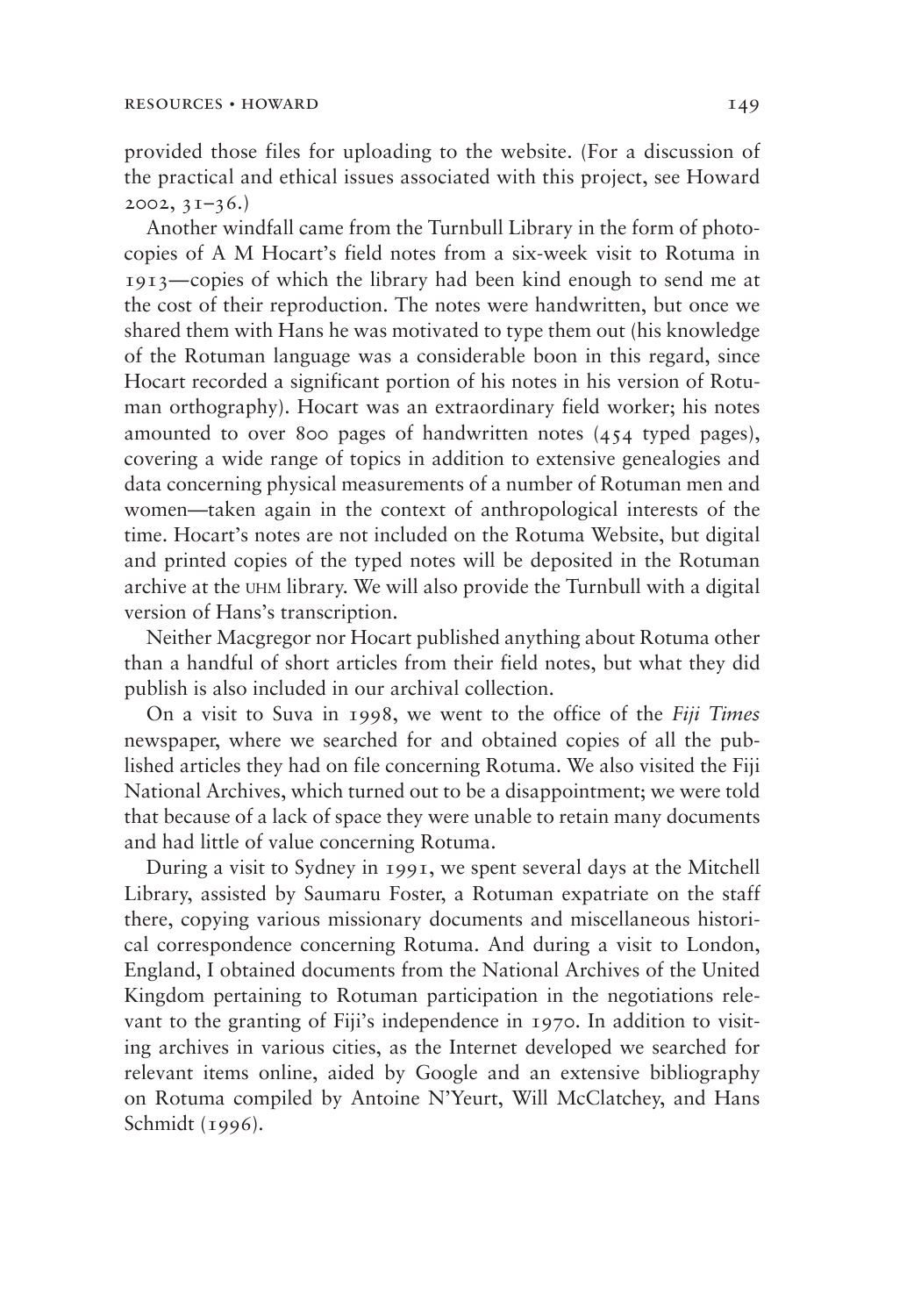### Acquiring Photographs in the Field

In the course of our fieldwork and visits to museums and archives, we came to appreciate the value of photographs as historical documents worthy of preservation. Already in our possession were the approximately 750 photos I took during my 1959–1961 fieldwork in Fiji and Rotuma, including black-and-white photos and colored slides. Unfortunately, I was unable to share the photos with people on Rotuma at the time because exposed film had to be sent off-island to be developed. So I sent the film to my home in California to be developed, with the prints and slides stored there for safekeeping. After returning from the field, I donated a selection of my black-and-white photos to the Bishop Museum archives; they were processed by George Bacon from negatives into 8" x 10" prints, and I was given a duplicate set. During our 1987 revisit to Rotuma, Jan and I used the photos as a means of reconnecting with people I had known, while also showing some of the younger folks images of their parents, grandparents, and other family members. As we encountered individuals with connections to people in the photos, we gave the prints away as gifts (*tē fakhanisi*). By the time we left, two weeks later, we had distributed all of the prints.

During our 1987 visit we took only color photos, mostly as a record of our experiences there, but in our visits to Rotuma in 1988, 1989, and 1990, during which time Jan was doing dissertation research, we had a more ethnographic focus in mind. For that period, we took two cameras along, one for slides, the other for color prints. We accumulated a total of 314 slides that we categorized as follows: "houses" (47 slides); "boat days" (14); "visit of the *Fairstar* tourist ship in 1989" (31); "environmental problems" (20); "work" (17); "weddings" (19); "social life" (20); "food production" (20); "ceremonies (*kato'aga*)" (28); "other events"  $(14)$ ; "activities of women and children"  $(14)$ ; "friends"  $(19)$ ; "children in school" (31); and "Jan and Alan" (20). The slides were supplemented by color prints (uncategorized) of people, events, and scenery. Among the special events we photographed were the 150th anniversaries of Wesleyan and Catholic missions, in 1989 and 1996, respectively.

The photos and slides were taken to provide visual reminders of our experiences on the island, as supplements to our field notes, and as potential illustrations for publications and lectures. At times Rotumans specifically requested or instructed us to take particular photos, especially at ceremonial events. Interestingly, they never asked for copies of the photos;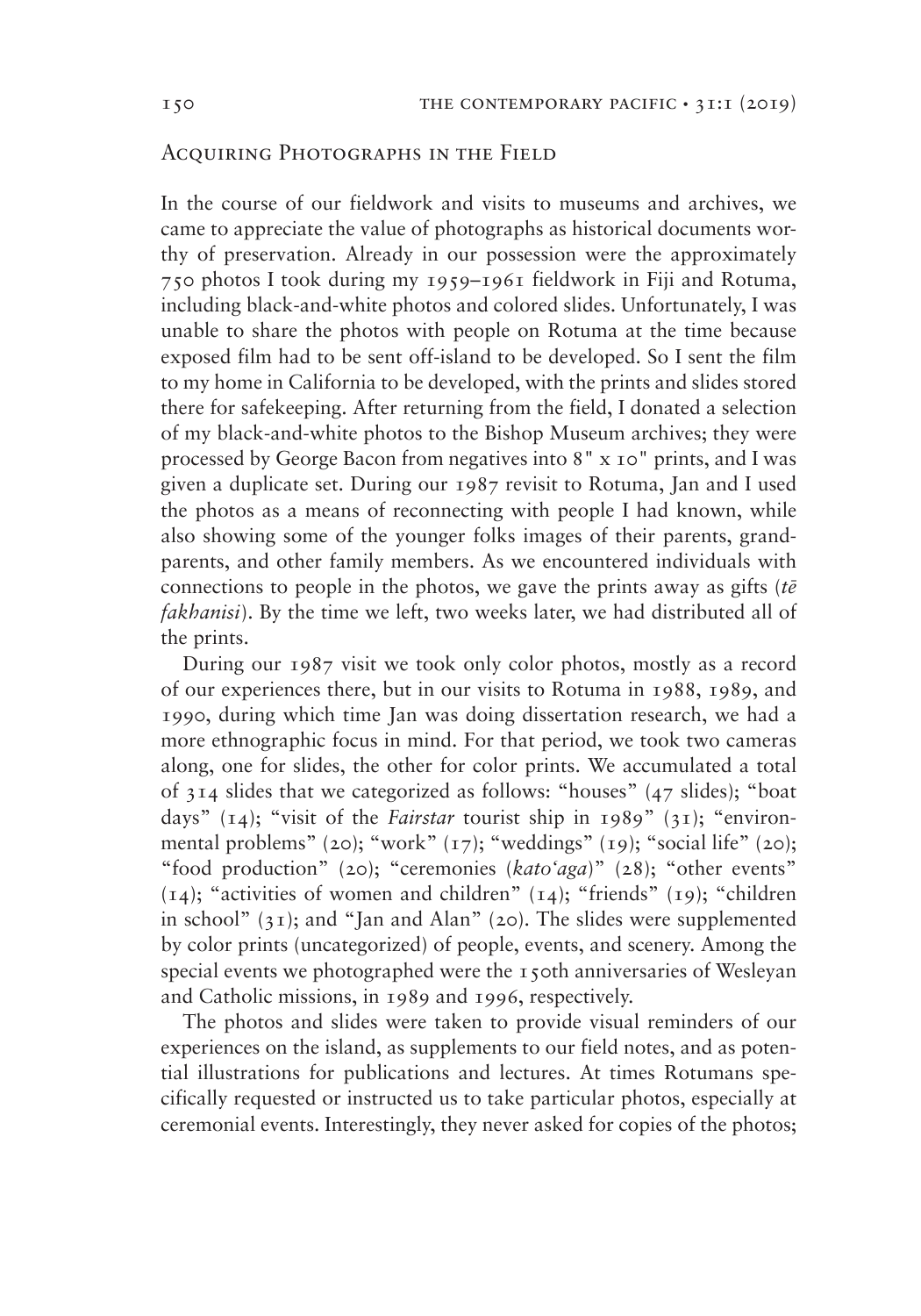they just wanted to be sure we were photographing the important things from their point of view.

On our 1990 trip, in addition to a still camera, we brought along a video camera. Besides videotaping special events like weddings and birthdays, I spent several days shooting scenes from everyday life, including people caring for their children, preparing food, making mats, planting taro, feeding pigs and chickens, and so on. All together, we brought back thirteen hours' worth of video, portions of which I have edited to present such aspects of Rotuman life as plantation management, food preparation, mat making, ceremonies, church services, school activities, athletics, and interviews with prominent individuals. I have uploaded forty-five of these edited clips to YouTube with links from a list on the Rotuma Website.

The Rotuma Website also provided a venue on which to post many of the photographs we had taken, as well as snapshots sent to us by Rotumans and acquaintances who had been to Rotuma. It started off as a modest project with only a handful of photographs, categorized simply as "scenery," "social events," and "interesting things." Mindful of bandwidth limitations at the time the website was created, we restricted the size of each photo to less than 40kb. At this size and in such low resolution (72 dpi), the photos were not suitable for printing, so for all practical purposes they were limited to viewing on computer screens.

In 1998, following visits to Rotuma and Rotuman communities in Fiji, Auckland, Sydney, Melbourne, Wellington, San Francisco, Florida, and England, we posted photo montages of people in each of those locations. The montages were larger images, but still were less than 100KB in size. By then we had switched to a digital camera and so were able to take a virtually unlimited number of photos without having to worry about processing.

Photographic contributions to the website followed in subsequent years by Peace Corps volunteers and shorter-term visitors to Rotuma. For example, Richard Mehus had served as a Peace Corps volunteer from January  $1972$  to December 1974. He sent us a CD with a digitized set of photos he had taken during his stay on the island. Most of the photos were taken at Rotuma High School, where he taught, but he was also present when Hurricane Bebe struck Rotuma in October 1972 and took a number of photos of the devastation.

To make at least a portion of my 1959–1961 photos available online, I uploaded a photographic essay in seventeen segments, accompanying the photos with an account of my experiences. We were gratified to receive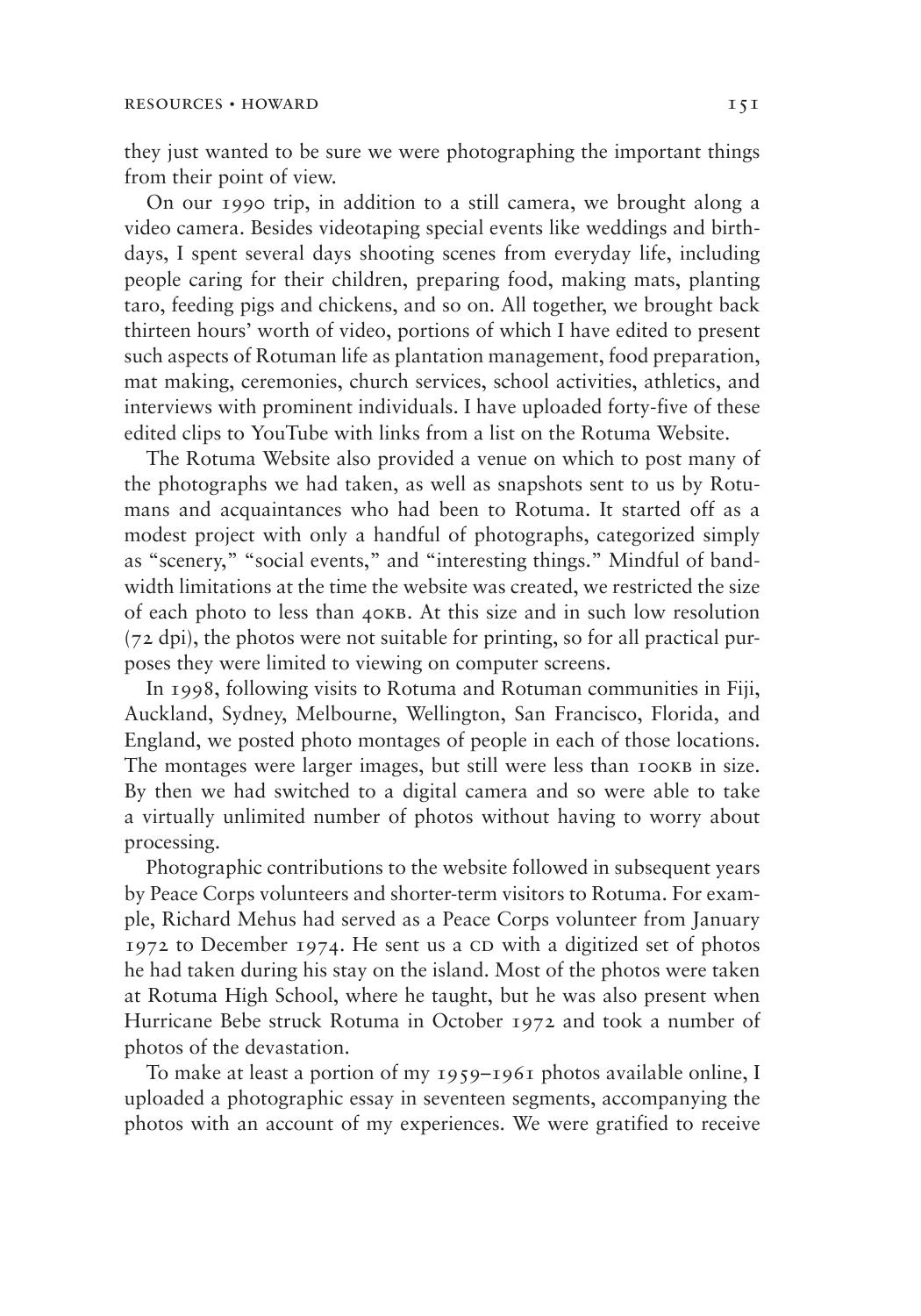messages from Rotumans who found in this collection the only photos of their parents or grandparents they had ever seen.

## Acquiring Historical Photographs

In 1961, Dr H S Evans provided me with a set of fifty black-and-white photos he had taken on Rotuma in 1940. He later served as the island's district officer in 1943 and 1950. Evans was interested in cultural diffusion and saw Rotuman culture as derivative from Sāmoa. Thus he took multiple photos of artifacts that he related in his notes to Samoan equivalents. He also took a number of photos of events such as weddings and sporting competitions (wrestling, spear throwing). He made a habit of creating panoramas by joining two or more photos to display a scene, giving a good sense of events from a distance.

But it was not until Jan and I decided to write a history of the Rotuman people that we embarked on a concerted effort to collect historical photos. As a first step, we posted a request on the Rotuma Website asking for old photos, which we promised to preserve and, if necessary, restore before returning them to the sender. This netted not a single response, so we brought along a portable scanner on a subsequent visit to Fiji and Rotuma, which yielded modest results, as we were able to copy and return people's photos immediately. However, we decided to make a concerted effort to obtain photos from archival and museum collections as a prelude to writing our book.

We began by obtaining a few photos of artifacts from the Auckland War Memorial Museum and a somewhat more extensive collection from the Fiji Museum, but our real bonanzas were from the Turnbull Library in Wellington and the Archivio Padri Maristi (Archives of the Marist Fathers) in Rome. It was at the Turnbull Library that we found a collection of twenty-six photos taken by Hocart on Rotuma in 1913. Aside from a few pictures of scenery, most of Hocart's photos are of people carefully posing (a result, no doubt, of camera limitations). To accompany his physical measurements of people, several of the photos were of people's heads, presumably to show their shapes. The photos were toned gelatin silver prints; most currently exist in sepia tones, possibly as a result of deteriorating pigments. The Turnbull charged us nz\$13.05 (us\$8.92) per photo, which they digitized and provided on a CD.

Our excursion to the Marist Archives in Rome was something of a shot in the dark. We were accompanied by Father Tom Splain, a Jesuit priest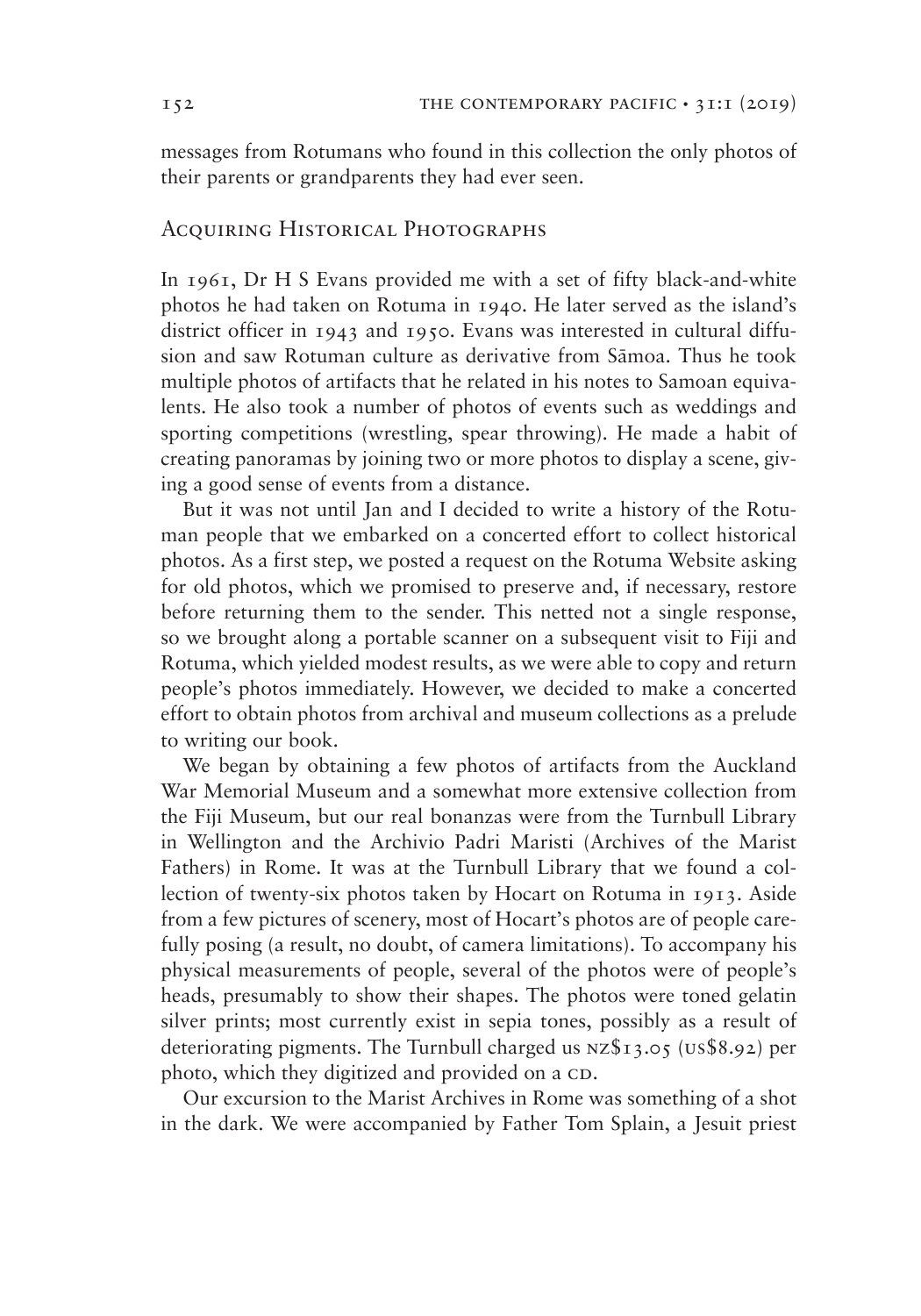who was then teaching anthropology at the Gregorian University in Rome. Father Splain acted as our translator with the archivist, Father Carlo-Maria, whose initial response to our request for photos from Rotuma was that they didn't have any. However, in response to our obvious dejection, Father Carlo-Maria brought out the albums of photos from Fiji for us to look through. We quickly discovered a number of photos from Rotuma interspersed with those from Fiji. In all, we found ninety-one photos taken in Rotuma, mostly during the 1920s and 1930s. We sat for hours in the sweltering archives, writing out explanations of all of these photos. The archivist, who was very pleased to have them identified, offered to scan them, put them on a CD, and mail them to us free of charge. They include a range of subjects, including Father Gustave Griffon with one of the first motor vehicles (if not *the* first) on the island; group photos of priests, nuns, and parishioners; church buildings; and ceremonial activities.

In addition to the museums and archives, we attempted to obtain photos from the National Archives of Fiji, the *Fiji Times,* and the Fiji Ministry of Information in Suva, with only limited success. We were disheartened when we were told that, because of space and personnel limitations, photos from many notable historical events had been discarded. However, we did find at the Ministry of Information photos from the opening of the council house in Rotuma in 1971 and the centennial celebration of Rotuma's cession to Great Britain in 1981. These we were allowed to digitize using our portable scanner.

One of our most interesting discoveries occurred quite serendipitously. While in the process of archiving accounts of visitors to Rotuma in the nineteenth century, I happened to be glancing through an account by C F Wood, who had stopped in Rotuma on a yachting cruise in the South Pacific in 1871, when I came across the following passage: "On Monday morning, Mr. Smith went on shore with all the pomp and circumstance of photography, and caused no small excitement. The men carrying tents, cameras, etc., formed quite a procession, and I watched them from the vessel winding away amongst the cocoa-nut groves that fringed the shore. The party did not return till evening" (Wood 1875, 9–10). Since, to our knowledge, these would have been the earliest photos taken on Rotuma, we were eager to know if they were archived somewhere. An Internet search revealed that Wood's materials were archived at the Pitt Rivers Museum in Oxford, England, and an exploration of the museum's website revealed that a photographic collection was indeed part of Wood's archive. The museum's online database included numerous listings for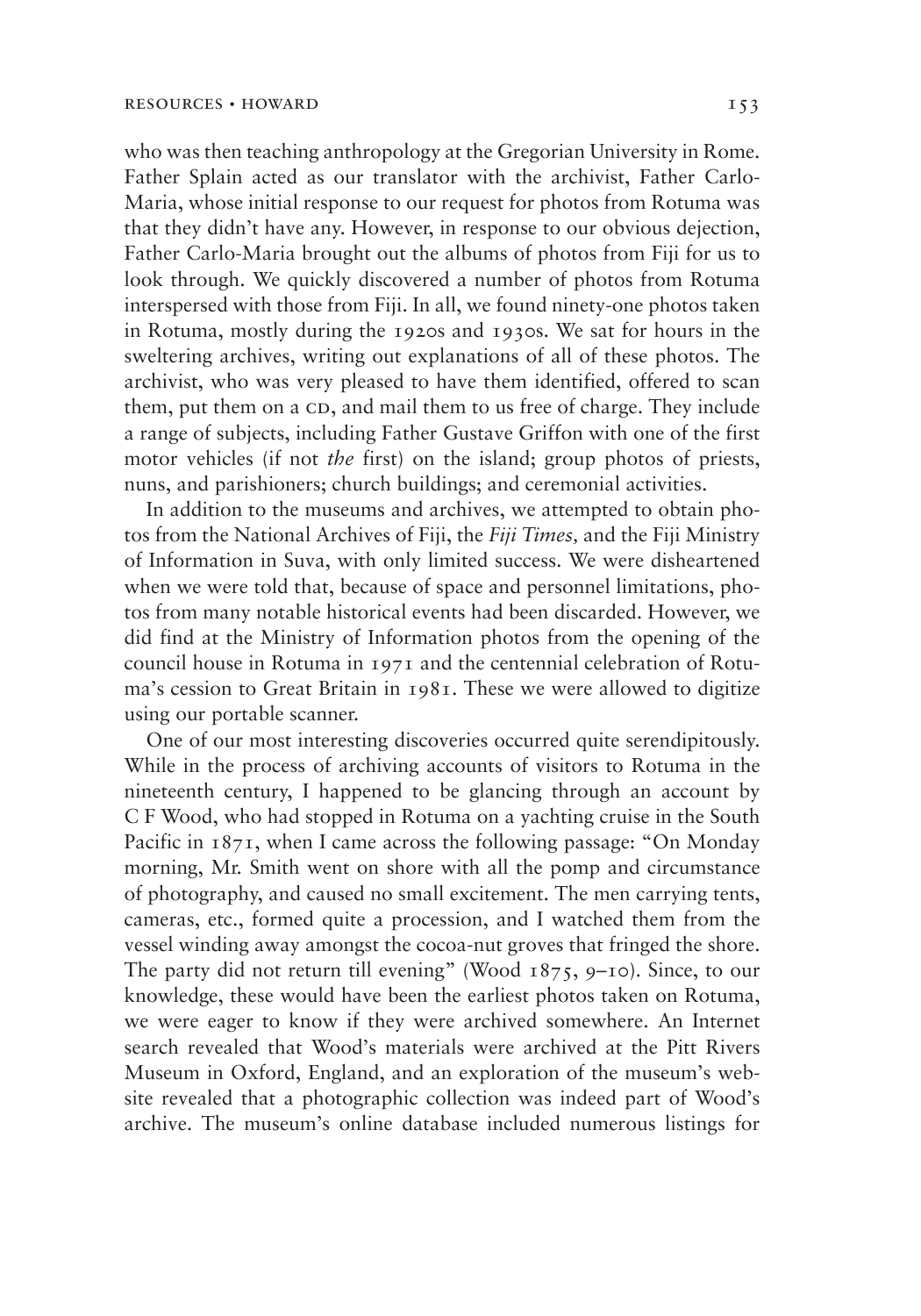photographs of Rotuma, among them a photo attributed to A M Hocart, but at that point only one of these images was available online.

We therefore arranged with Philip Grover, the museum's assistant curator for Photographs and Manuscript Collections, to visit Oxford and view the photos in person. We were accompanied on our visit by a longtime friend, Mrs Loraine Rigamoto Tizard-Varcoe, a Rotuman elder residing in Surrey. Mrs Tizard-Varcoe had a sharp eye for detail and was able to point out details we might have missed, such as the women's penchant for covering their legs with blankets when being photographed.

It turned out that, of the Pitt Rivers collection, seventeen photos were from Wood, eleven others were taken by Hocart during his 1913 visit to Rotuma, and three additional photos, taken on Rotuma circa 1890, were attributed to Graham Balfour. Mr Grover was more than accommodating; he took the trouble to digitize all the Rotuman photos while we were there and added them to the museum's online photographic database, from which they can be downloaded. An added bonus to this online database is the background information the museum provides for each photograph. Mr Grover also gave us permission to provide links directly to the individual photos from the Rotuma Website (see http://www.rotuma.net/ Images/Pitt Rivers Museum2.htm and click on each image to link to the Pitt Rivers website).

None of the costs involved in collecting photos have been covered by grants; all costs have been paid by us out-of-pocket. However, we feel we owe it to Rotumans to make historical photos accessible to them because, in our experience, visual history is at least as important to them as verbal accounts, if not more so. Our sense of obligation in this regard is fueled by gratitude for the generosity and support the Rotuman people have shown us over many years of fieldwork. Indeed, we think of our entire archival project primarily as a form of preserving, and making available, historical materials for present and future generations of Rotumans.

## The Process of Archiving

It should be clear from the above account that an archiving mentality is worth nurturing early in one's career. In my case, aside from a compulsion to accumulate all the materials I could find regarding Rotuma as supplementary to my fieldwork, I was disconcerted that Rotumans seemed to have so little knowledge of or concern for their own history (during the colonial period only European history, and to a lesser extent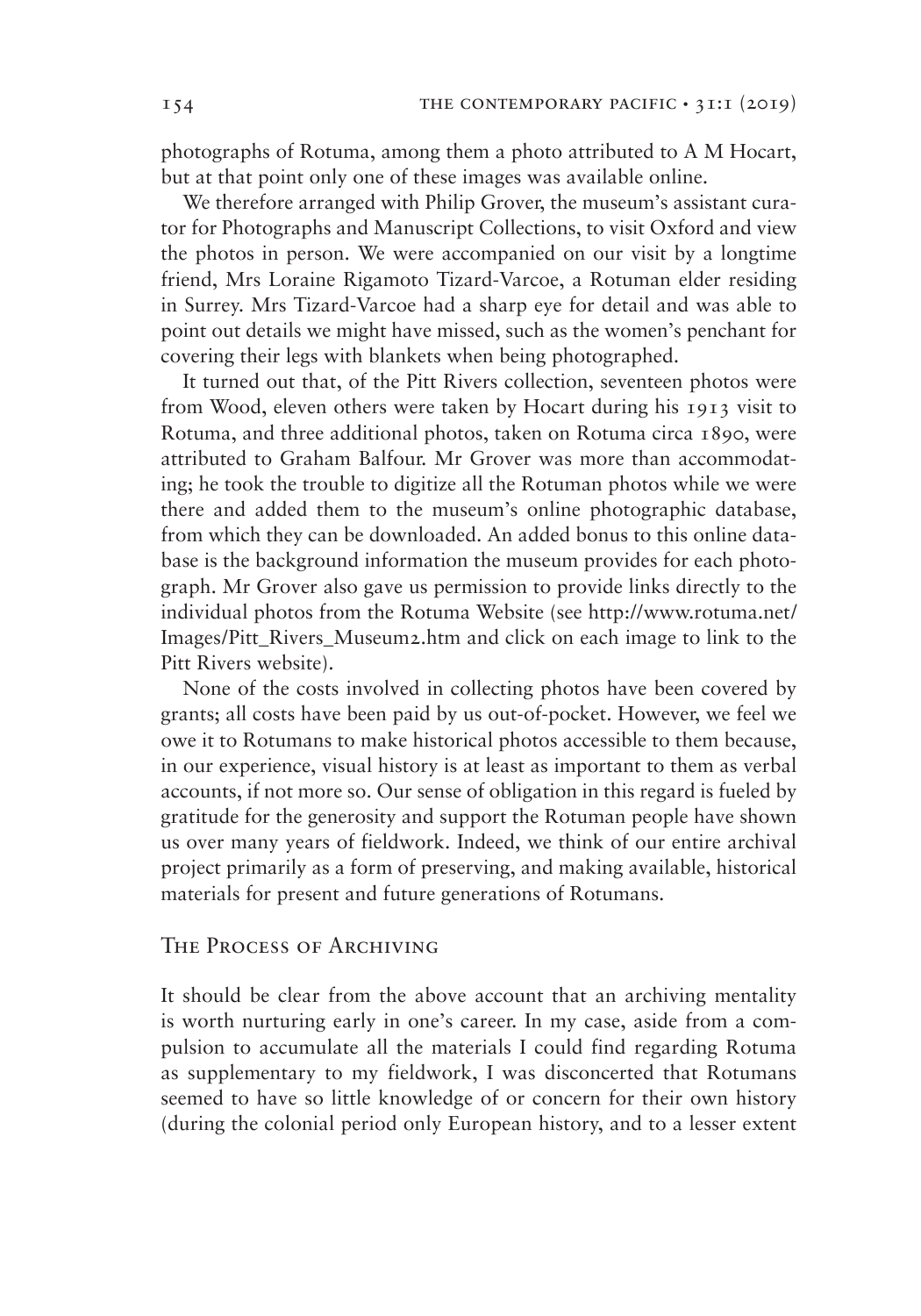Fiji's history, were taught in the schools). My conclusion was that, to a great extent, the problem was that Rotumans had little or no access to documentation concerning their history, in addition to the fact that they were systematically deprived of their history by colonial administrators who did not consider indigenous figures as worthy of inclusion in historical accounts (Howard 1993; 1994b,  $651-652$ ). This realization fueled my desire to remedy the situation by copying and repatriating as much historical material as possible, in addition to writing a biography of Wilson Inia, a Rotuman schoolteacher who played a significant role in fostering Rotuma's successful adaptation to the modern world (Howard 1994a). My initial plan was to explore the possibility of establishing a physical archive on Rotuma. With this in mind I contacted unesco and was assured that money would be available if a proposal was submitted. However, the proposal could not come from me; it had to come from an indigenous person. So, in collaboration with the Rotuman district officer, who enthusiastically supported the idea and went so far as to commit land at the government station for a suitable building, we drafted a proposal, which he submitted for approval to the bureaucracy in Fiji, where it apparently languished and ultimately was lost. Though disappointed, I was not completely dismayed because I realized that the likelihood of paper documents, photographs, and other materials surviving indefinitely on the island was slim if not completely impracticable given the climate, absence of air-conditioning, and lack of professional staff to care for them. The development of digital media and the Internet afforded another, more practical opportunity.

We are currently in the process of transferring our collection of documents to the uhm Hamilton Library, with the guidance of senior Pacific Collection Librarian Stuart Dawrs. Our procedure is to digitize copies of documents we have in hard copy and to print copies of documents we have only in digital form. The hard copies will be preserved in the Pacific Collection, as part of our archive of Rotuma materials. Meanwhile, the digital version of the archive will be shared via the library's online repository, ScholarSpace. With the exception of materials that are copyrighted by others, the only items in our archive that we do not plan to make freely available online as soon as possible are our personal field journals and our more recent field notes. Because these journals include candid observations of recent events on Rotuma, they will require permission to consult while Jan and I are alive, and we will ultimately decide on a reasonable embargo period during which they may not be accessed after our passing.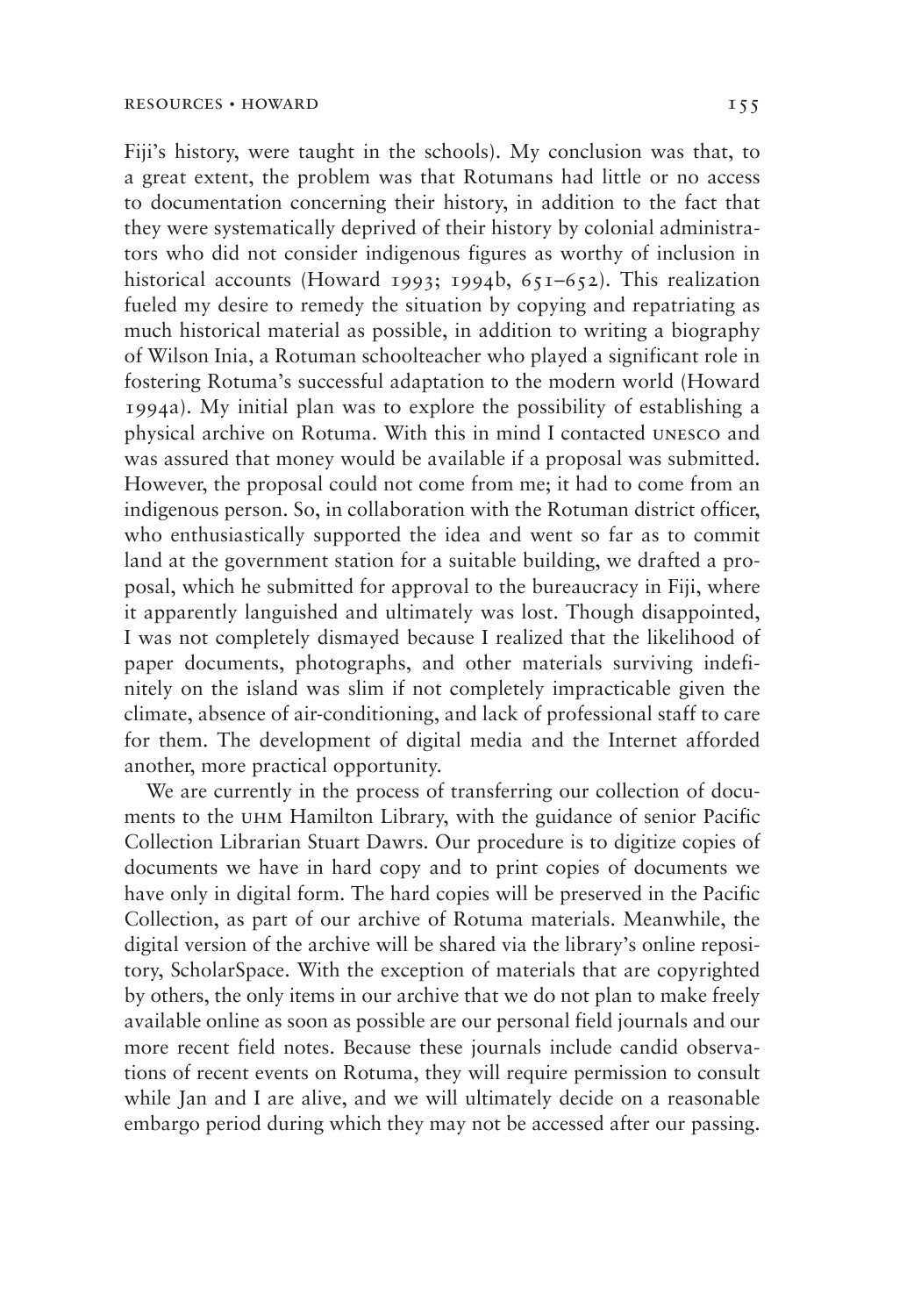(For an extensive discussion of my views regarding ethical issues raised by repatriation, see Howard 2002.)

A significant part of the digital archive will be the Rotuma Website. I plan to continue updating it for as long as I am able, after which it will be permanently archived. (uhm librarians already regularly capture the website as part of a larger effort to archive Pacific-related websites. For more on this project, see Kleiber 2014.) The website's archival value lies in the documentation of Rotuman history and issues of concern to the nowglobal Rotuman community. All of the historical photographic collections mentioned above are available for download in high resolution from the photo section of the website. There is also a month-to-month archive of news items from (mostly Fiji-based) newspapers and reports from correspondents on Rotuma and from Rotuman enclaves abroad, dating back to 1996. The website's online forum, which was established as a place for people to express their views on matters of concern to Rotumans, now contains fifty-two topical forums. These can be roughly grouped into four major categories: political issues; aspects of Rotuman identity; the economic development of Rotuma; and problems confronting Rotumans on the island. Submitters have ranged from professionals to office workers to housewives and students.

A number of other sections of the website have archival value, particularly for persons with Rotuman ancestry. There are sections on Rotuman music, biographies of prominent Rotumans, the accomplishments of contemporary Rotuman artists and athletes, and recipes for Rotuman dishes, as well as pages on Rotuma's history, geography, archaeology, language, population, culture, economy, religion, land tenure, political organization, arts and crafts, and myths and legends.

Ultimately, our goal is to make the information about Rotuma and Rotumans that we have acquired through these many years freely available to Rotumans worldwide as a form of repatriation, as well as to all scholars interested in pursuing research on the island or among the diasporic community. This has required a degree of discretion regarding what is likely to be useful versus what is too intimate or is otherwise culturally inappropriate to place online. In some cases, we have excluded detailed personal data collected during surveys in favor of summaries or discussions of those data. Our hope is that the materials we have included in the Rotuman archive will be well used and will contribute to the perpetuation of Rotuma's historical legacy.

As of June 2018, we have provided the University of Hawai'i Library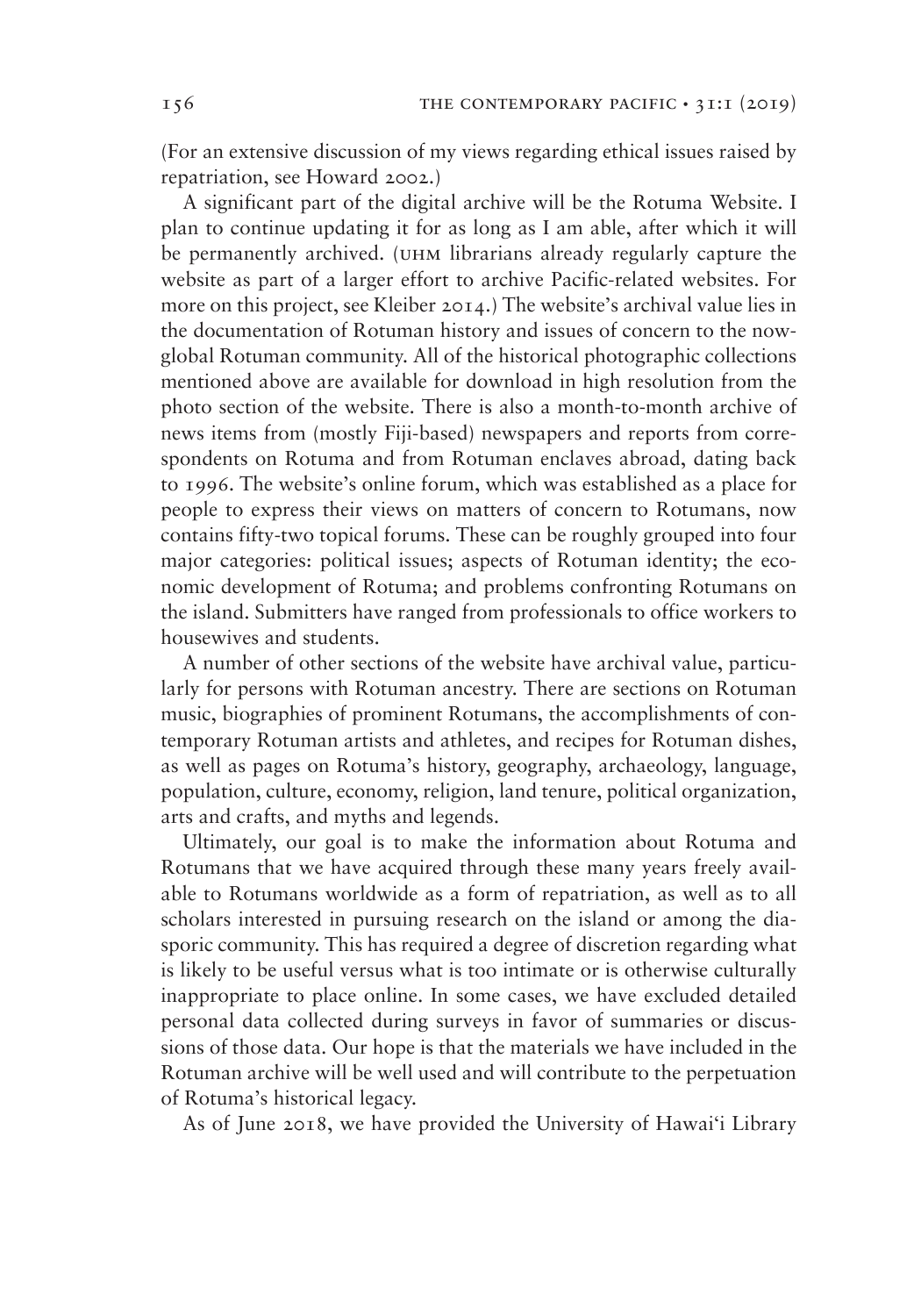with six boxes of archival materials, as well as our collection of books containing relevant information about Rotuma and Rotumans. The contents of these boxes include file folders labeled according to topics. To provide a general sense of what the archives contain we offer the following condensed categorization of the materials:

- Our Field Notes and Journals;
- Missionary Reports and Letters;
- Accounts of Early Visitors to Rotuma (1791–1880);
- Published and Unpublished Research Reports (on topics such as archaeology, botany, linguistics, migration, and medical conditions);
- Documents relating to Rotuma's cession to Great Britain in 1881;
- Documents relating to Rotuma's association with Fiji;
- Colonial Administrator's Reports (letters, annual reports, Rotuma Council Minutes);
- Ethnographic Documents (including J Stanley Gardiner's publication from his visit in 1896, A M Hocart's field notes from 1913, and Gordon Macgregor's field notes from 1932);
- Demographic Documents (censuses, registry information from 1903– 1960, migration analyses);
- Published and Unpublished Writings by Rotuman Authors;
- Magazine and Newspaper Articles;
- Government Reports on general and specific topics (eg, politics, agriculture, economy, development);
- Rotuman Art and Artifacts (documents and illustrations);
- Rotuman Music and Dance

# *References*

Atkinson, Paul

1992 The Ethnography of a Medical Setting: Reading, Writing and Rhetoric. *Qualitative Health Research* 2:451–474.

Flinn, Andrew, Mary Stevens, and Elizabeth Shepherd

2009 Whose Memories, Whose Archives? Independent Community Archives, Autonomy and the Mainstream. *Archival Science* 9:71–86.

## Hammersley, Martyn

1997 Qualitative Data Archiving: Some Reflections on Its Prospects and Problems. *Sociology* 31:131–142.

## Howard, Alan

1993 Reflections on History in Polynesia. In *Pacific Island Trajectories:*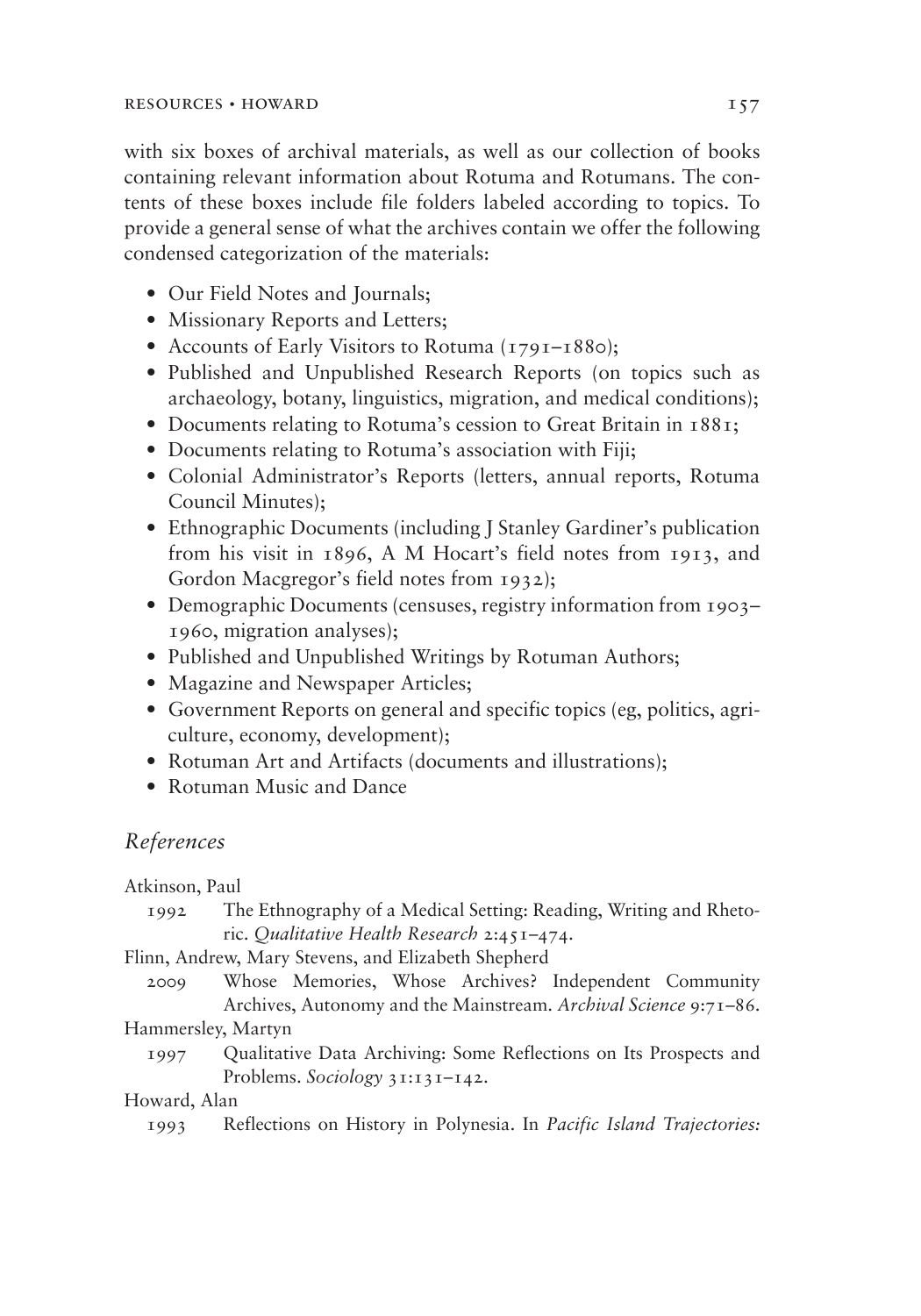*Five Personal Views,* edited by Ton Otto, 83–97. An Occasional Paper of the Department of Anthropology, Research School of Pacific Studies (RSPAS), the Australian National University (ANU), in association with the Centre for Pacific Studies, University of Nijmegen, The Netherlands. Canberra: anu Department of Anthropology, rspas.

- 1994a *Hef Ran ta (The Morning Star): A Biography of Wilson Inia.* Suva: Institute for Pacific Studies, University of the South Pacific.
- 1994b History in Polynesia: Changing Perspectives and Current Issues. In *Politics, Tradition and Change in the Pacific,* edited by Paul van der Grijp and Toon van Meijl. Special issue of *Bijdragen tot de Taal-, Land- en Volkenkunde (Journal of the Royal Institute of Linguistics and Anthropology)* 149:646–660.
- 2002 www.repatriating\_ethnography.edu/rotuma. In *Handle with Care: Ownership and Control of Ethnographic Materials,* edited by Sjoerd R Jaarsma, 28–45. asao Monograph 20. Pittsburgh: University of Pittsburgh Press.

Howard, Alan, and Jan Rensel

- 2007 *Island Legacy: A History of the Rotuman People*. Victoria, bc: Trafford Publishing.
- Kleiber, Eleanor
	- 2014 Gathering the 'Net: Efforts and Challenges in Archiving Pacific Websites. *The Contemporary Pacific* 26 (1): 157–166.

Kleiber, Eleanor, Andrea L Berez-Kroeker, Michael Chopey, Danielle Yarbrough, and Ryan Shelby

- 2018 Making Pacific Languages Discoverable: A Project to Catalog the University of Hawai'i at Mānoa Library Pacific Collection by Indigenous Languages. *The Contemporary Pacific* 30 (1): 109–122.
- Mauthner, Natasha S, Odette Parry, and Kathryn Backett-Milburn
	- 1998 The Data Are Out There, or Are They? Implications for Archiving and Revisiting Qualitative Data. *Sociology* 32 (4): 733–745.

N'Yeurt, Antoine D R, Will C McClatchey, and Hans Schmidt

1996 *A Bibliography of Rotuma.* Suva: Marine Studies Programme and Pacific Information Centre, University of the South Pacific.

Sinn, Donghee

- 2012 Impact of Digital Archival Collections on Historical Research. *Journal of the American Society for Information Science and Technology* 63 (8): 1521–1537.
- Sinn, Donghee, and Nicholas Soares
	- 2014 Historians' Use of Digital Archival Collections: The Web, Historical Scholarship, and Archival Research. *Journal of the American Society for Information Science and Technology* 65 (9): 1794–1809.